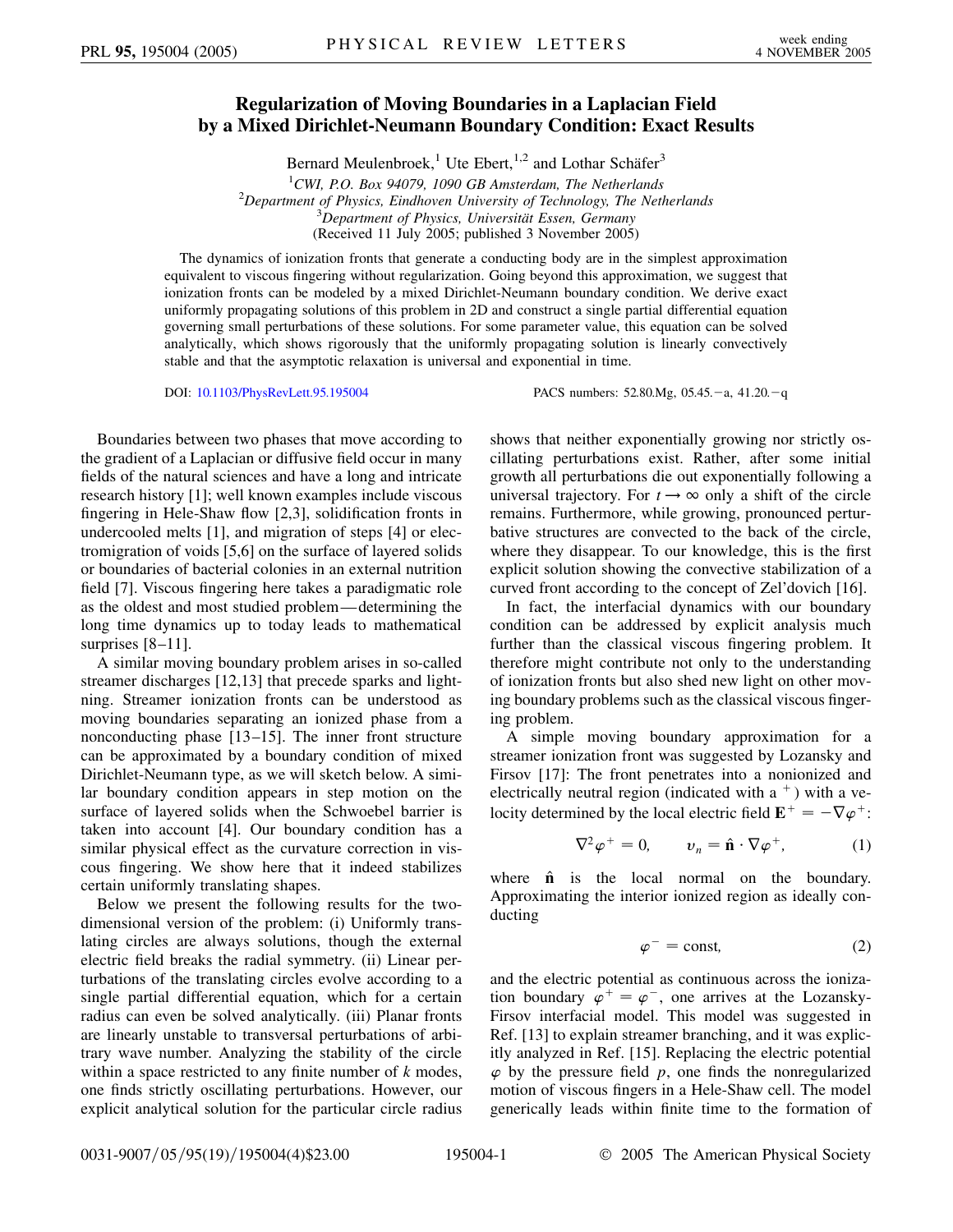cusps, i.e., of locations on the interface with vanishing radius of curvature [18].

We here replace the boundary condition  $\varphi^+ = \varphi^-$  by

$$
\varphi^+ - \varphi^- = \epsilon \hat{\mathbf{n}} \cdot \nabla \varphi^+ \tag{3}
$$

to suppress these unphysical cusps. Here the length scale  $\epsilon$ characterizes the width of the ionization front where the ionization increases and the electric field decreases. It determines the jump  $\varphi^+ - \varphi^-$  of the electric potential across the boundary for given field  $\nabla \varphi^+$  ahead of the front.

The classical boundary condition for viscous fingering is  $\varphi^+ - \varphi^- = -\gamma \kappa$ , where  $\kappa$  is the local curvature of the moving interface and  $\gamma$  is surface tension. In contrast, the boundary condition (3) does not involve front curvature but can be derived from *planar* ionization fronts, more precisely, from a minimal set of partial differential equations for electron and ion densities and their coupling to the electric field [12]. The formal derivation will be given elsewhere. Here we note that, ignoring electron diffusion  $(D = 0)$  as in Ref. [14], the planar uniformly translating front solutions of the partial differential equations (PDEs) always yield a relation  $\varphi^+ - \varphi^- = F(\hat{\mathbf{n}} \cdot \nabla \varphi^+)$ . For large field  $E^+ = \hat{\mathbf{n}} \cdot \nabla \varphi^+$  ahead of the front, the function *F* becomes linear, and the boundary condition (3) results.

This boundary condition has a similar physical effect as the curvature correction in viscous fingering: High local fields ahead of the front decrease due to the change of  $\varphi$ <sup>+</sup> on the boundary, and the interface moves slower than an equipotential interface (where  $\varphi^+$  = const). While the boundary condition of viscous fingering suppresses high interfacial curvatures that can lead to high fields, the boundary condition (3) suppresses high fields that frequently are due to high local curvatures. This physical consideration has motivated our present study of whether the boundary condition (3) also regularizes the interfacial motion.

The minimal PDE model for streamer fronts with  $D = 0$  leads to a dispersion relation with asymptotes

$$
s(k) = \begin{cases} vk & \text{for } k \ll 1/\epsilon \\ v/\epsilon & \text{for } k \gg 1/\epsilon \end{cases}
$$
 (4)

for linear transversal perturbations *eikx*-*st* of planar interfaces [14]. It is important to check whether the moving boundary approximation  $(1)$ – $(3)$  reproduces this behavior. Indeed, analyzing planar interfaces, we find  $s(k)$  $vk/(1 + \epsilon k)$  in full agreement with (4) as we will show in detail elsewhere. This strongly suggests that the interfacial model captures the correct physics. It shows, furthermore, that planar fronts are linearly unstable against any wave vector  $k$  for all  $\epsilon$ .

We now restrict the analysis to the two-dimensional version of the model and to arbitrary closed streamer shapes in an electric field that becomes homogeneous

$$
\varphi(x, y) \to -E_0 x \quad \text{far from the ionized body.} \tag{5}
$$

The problem is treated with conformal mapping methods

[15]: The exterior of the streamer where  $\nabla^2 \varphi^+ = 0$  can be mapped onto the interior of the unit circle. Parametrizing the original space with  $z = x + iy$  and the interior of the unit disk with  $\omega$ , the position of the streamer can be written as

$$
z = x + iy = f_t(\omega) = \frac{1}{h_t(\omega)} = \sum_{k=-1}^{\infty} a_k(t)\omega^k, \quad (6)
$$

where  $h_t(\omega)$  is analytical on the unit disk with a single zero at  $\omega = 0$  and therefore has the Laurent expansion given on the right. The boundary of the ionized body

$$
\omega = e^{i\alpha}, \qquad \alpha \in [0, 2\pi[, \tag{7}
$$

is parametrized by the angle  $\alpha$ .

The potential  $\varphi^+$  is a harmonic function due to (1); therefore, one can find a complex potential  $\Phi(z) = \varphi^+$  + *i* $\psi$  that is analytic. Its asymptote is  $\Phi(z) \rightarrow -E_0 z$  for  $|z| \rightarrow \infty$  according to (5). For the complex potential  $\hat{\Phi}(\omega)$ , this means that

$$
\hat{\Phi}(\omega) = \Phi(f_t(\omega)) = -E_0 a_{-1}(t) \left(\frac{1}{\omega} + \sum_{k=0}^{\infty} c_k(t) \omega^k\right),\tag{8}
$$

where the pole  $\propto 1/\omega$  stems from the constant far field  $E_0$ , and the remainder is a Taylor expansion that accounts for the analyticity of  $\hat{\Phi}$ . The boundary motion  $v_n = \hat{\mathbf{n}} \cdot \nabla \varphi^+$ (1) is rewritten as

$$
\operatorname{Re}\left[i\partial_{\alpha}f_{t}^{*}\partial_{t}f_{t}\right] = \operatorname{Re}\left[-i\partial_{\alpha}\hat{\Phi}(e^{i\alpha})\right].\tag{9}
$$

The boundary condition (3) takes the form

$$
\operatorname{Re}\left[\hat{\Phi}(e^{i\alpha})\right] = \epsilon \operatorname{Re}\left[\frac{i\partial_{\alpha}\hat{\Phi}(e^{i\alpha})}{|\partial_{\alpha}f_{t}|}\right].\tag{10}
$$

Equations  $(6)$ – $(10)$  reformulate the moving boundary problem.

For the unregularized problem (where  $\epsilon = 0$ ), it is well known that all ellipses with a main axis oriented parallel to the external field are uniformly translating solutions: They propagate with velocity  $v = -2E_0a_{-1}/(a_{-1} - a_1)$ , while the potential is  $\hat{\Phi} = E_0 a_{-1}(t) (\omega - 1/\omega)$  [15,18].

For the regularized problem (where  $\epsilon > 0$ ), this family of solutions parametrized by both  $a_{-1}$  and  $a_1$  reduces to a one-parameter family, parametrized by  $a_{-1}$  only:

$$
z = f_t(\omega) = \frac{a_{-1}}{\omega} + vt, \qquad \partial_t a_{-1} = 0,
$$
 (11)

$$
\hat{\Phi}(\omega) = -E_0 a_{-1} \left( \frac{1}{\omega} - \frac{1 - \epsilon/a_{-1}}{1 + \epsilon/a_{-1}} \omega \right). \tag{12}
$$

These solutions simply describe circles  $z = x + iy$  $a_{-1}e^{-i\alpha} + vt$  with radii  $a_{-1}$  that, according to (9), propagate with velocity  $v = -2E_0/(1 + \epsilon/a_{-1})$ . Similar circular solutions in a unidirectional force field have also been found in viscous fingering [19], but there neither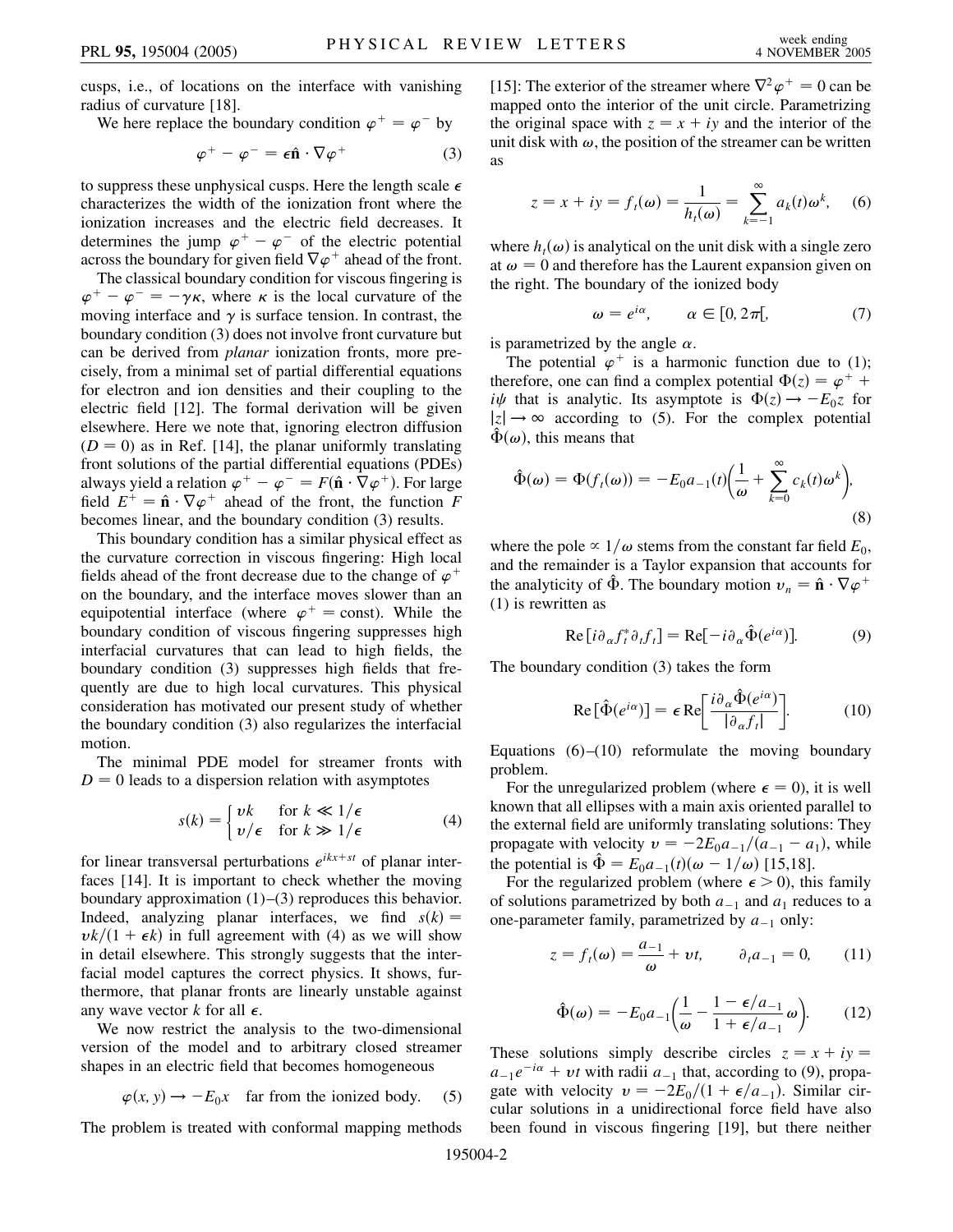velocity nor potential depend on the regularization parameter, in contrast to the present problem. Circular viscous fingering solutions in a radially symmetric force field are reported in Ref. [20]. In general, there are only rare cases where nontrivial analytical solutions for a moving boundary problem with regularization can be given [18,21,22].

The physical problem has two length scales, the interface width  $\epsilon$  and the circle radius  $a_{-1}$ . In the sequel, we set  $a_{-1} = 1$ , measuring all lengths relative to the radius of the circle.

Is such a uniformly translating circle stable against small perturbations, in particular, in view of the linear instability of the planar front (4)? The basic equations  $(6)$ – $(10)$  show a quite complicated structure, and it is a remarkable feature that linear stability analysis of the translating circle (11) and (12) can be reduced to solving a single partial differential equation. We write

$$
f_t(\omega) = \frac{1}{\omega} + \tau + \beta(\omega, \tau), \quad \tau = \nu t, \quad \nu = \frac{-2E_0}{1 + \epsilon}, \quad (13)
$$

$$
\hat{\Phi}(\omega) = -E_0 \left( \frac{1}{\omega} - \frac{1 - \epsilon}{1 + \epsilon} \omega \right) + \nu \phi(\omega, \tau), \qquad (14)
$$

where  $\beta$  and  $\phi$  are analytical in  $\omega$  and assumed to be small. Equations (9) and (10) are expanded to first order in  $\beta$  and  $\phi$  about the uniformly translating circle and read

$$
\text{Re}[\omega \partial_{\tau} \beta - \omega \partial_{\omega} \beta] = \text{Re}[-\omega \partial_{\omega} \phi] \text{ for } \omega = e^{i\alpha}, \quad (15)
$$

$$
\frac{\epsilon}{2} \left( \omega + \frac{1}{\omega} \right) \text{Re}[\omega^2 \partial_{\omega} \beta] = \text{Re}[\epsilon \omega \partial_{\omega} \phi + \phi]. \tag{16}
$$

By construction,  $F(\omega) = \partial_{\tau} \beta - \partial_{\omega} \beta + \partial_{\omega} \phi$  is analytical for  $|\omega|$  < 1, and Eq. (15) shows that Re $[\omega F(\omega)] = 0$  for  $|\omega| = 1$ . Furthermore, it is clear that  $\omega F(\omega)$  vanishes for  $\omega = 0$ . Therefore,

$$
0 = \omega F(\omega) = \omega (\partial_{\tau} \beta - \partial_{\omega} \beta + \partial_{\omega} \phi) \tag{17}
$$

is valid on the whole closed unit disk. The corresponding analysis of Eq. (16) yields

$$
\frac{\epsilon}{2} \left( \omega + \frac{1}{\omega} \right) \omega^2 \partial_{\omega} \beta = \epsilon \omega \partial_{\omega} \phi + \phi + \text{const.} \qquad (18)
$$

To this equation the operator  $\omega \partial_{\omega}$  is applied, and Eq. (17) is used to eliminate terms containing  $\omega \partial_{\omega} \phi$ . As a result, we find an equation only for the function  $\beta(\omega, \tau)$ :

$$
\mathcal{L}_{\epsilon}\beta = 0,\tag{19}
$$

$$
\mathcal{L}_{\epsilon} = -\epsilon (1 - \omega^2) \omega \partial_{\omega}^2 - (2 + \epsilon - 3\epsilon \omega^2) \partial_{\omega} \n+ 2\epsilon \omega \partial_{\omega} \partial_{\tau} + 2(1 + \epsilon) \partial_{\tau}.
$$
\n(20)

Equation (19) has to be solved for arbitrary initial conditions  $\beta(\omega, 0)$  that are analytical in some neighborhood of the unit disk. The operator  $\mathcal{L}_{\epsilon}$  conserves analyticity in time.  $\epsilon$  is a singular perturbation that multiplies the highest derivatives  $\partial_{\omega}^2$  and  $\partial_{\omega} \partial_{\tau}$ .

The case  $\epsilon = 0$  is almost trivial, since  $\mathcal{L}_{\epsilon}$  reduces to

$$
\mathcal{L}_0 = 2(\partial_\tau - \partial_\omega). \tag{21}
$$

Thus, all solutions can be written as

$$
\beta(\omega,\tau) = \hat{\beta}(\omega + \tau),\tag{22}
$$

where  $\hat{\beta}(\zeta)$  is any function analytic in a neighborhood of the unit disk  $|\zeta| \leq 1$ . The time evolution just amounts to a translation along the strip  $-1 \leq Re \zeta \leq \infty$ ,  $|\text{Im}\zeta| \leq 1$ . Any singularity of  $\hat{\beta}$  at some finite point  $\zeta$  on the strip will lead to a breakdown of perturbation theory within finite time; this is the generic behavior as found previously in the full nonlinear analysis of this unregularized problem. Of course, there also exist solutions that stay bounded for all times.

A different perspective on  $\epsilon = 0$  is that the Richardson moments are an infinite sequence of conserved quantities [18]. A reflection of this property is that any polynomial  $\beta(\omega, \tau) = \sum_{k=0}^{N} b_k(\tau) \omega^k$  for any *N* with an appropriate choice of the time dependent functions  $b_k(\tau)$  is an exact solution for all times  $\tau > 0$ , even for the full nonlinear problem [15]. This suggests that an expansion in powers of  $\omega$  is a natural ansatz also for nonvanishing  $\epsilon$ . Taking as initial condition some polynomial of order *N*, one finds from the form (20) of  $\mathcal{L}_{\epsilon}$  that higher modes  $\omega^{k}$ ,  $k > N$  are generated dynamically—similarly to the daughter singularities in regularized viscous fingers [8]. When the expansion in  $\omega$  is truncated at some arbitrary  $N'$ , it can be shown that the problem for any truncation  $N<sup>1</sup>$  and for any value  $\epsilon$  > 0 has purely imaginary temporal eigenvalues. One would, therefore, expect all eigensolutions for  $\epsilon > 0$  to be purely oscillating in time. However, this behavior disagrees with our exact solution for  $\epsilon = 1$ .

For  $\epsilon = 1$ , it turns out that the operator factorizes

$$
\mathcal{L}_1 = [2\partial_\tau - (1 - \omega^2)\partial_\omega][2 + \omega \partial_\omega], \qquad (23)
$$

which allows us to construct the general solution  $\beta(\omega, \tau)$ of (19). We introduce the function

$$
g(\omega, \tau) = [2 + \omega \partial_{\omega}] \beta(\omega, \tau) \tag{24}
$$

that obeys the equation

$$
[2\partial_{\tau} - (1 - \omega^2)\partial_{\omega}]g(\omega, \tau) = 0. \tag{25}
$$

The general solution of this equation reads

$$
g(\omega, \tau) = G\left(\frac{\omega + T}{1 + T\omega}\right), \qquad T = \tanh\frac{\tau}{2}.
$$
 (26)

The function *G* is derived from the initial condition as

$$
G(\omega) = g(\omega, 0) = [2 + \omega \partial_{\omega}] \beta(\omega, 0); \qquad (27)
$$

hence, it is analytical in a neighborhood of the unit disk. Finally, Eq. (24) is solved by

$$
\beta(\omega,\tau) = \int_0^{\omega} \frac{x dx}{\omega^2} G\left(\frac{x+T}{1+Tx}\right).
$$
 (28)

195004-3